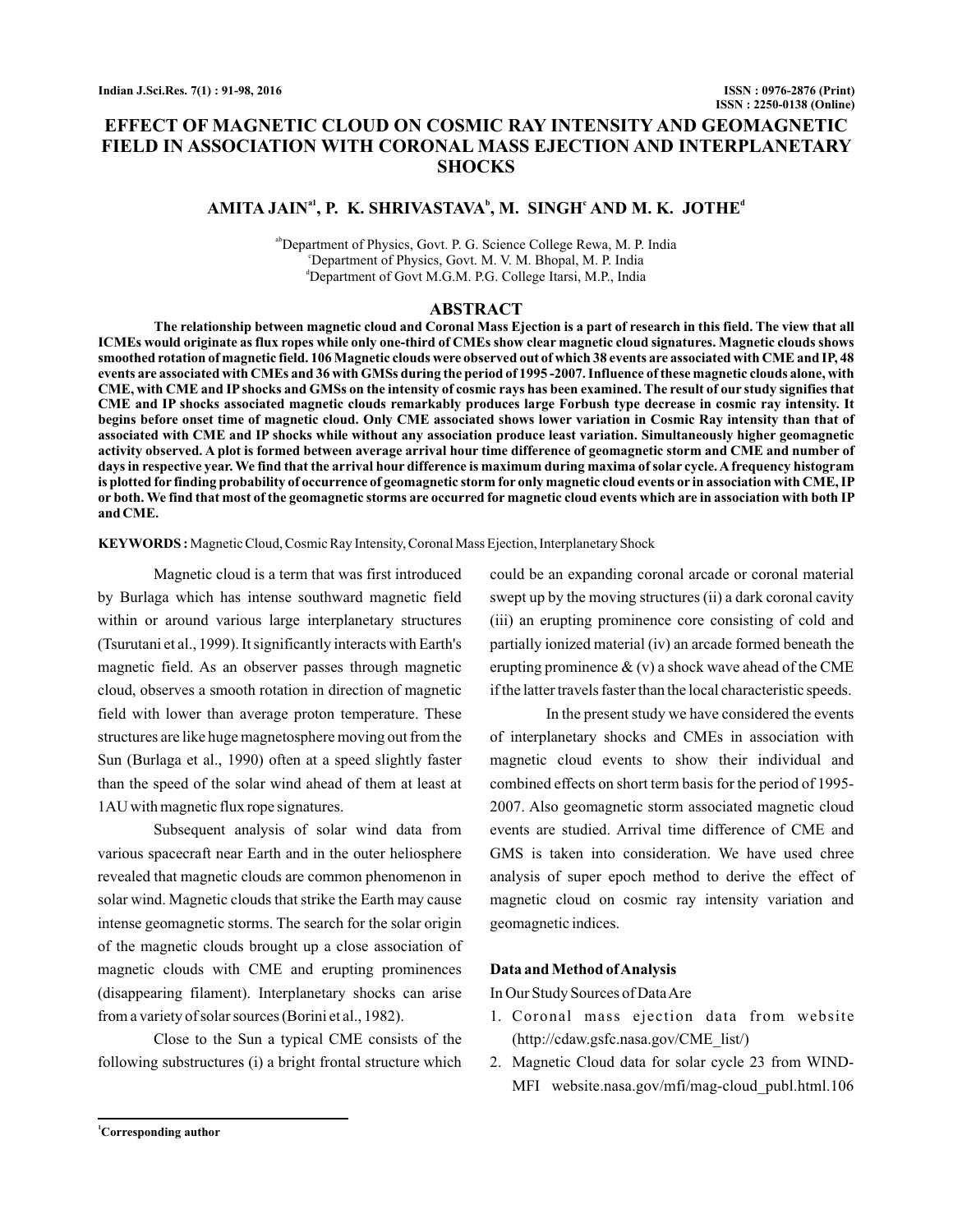events of magnetic clouds are taken for the period of 1995 to 2007.

- 3. Cosmic ray hourly values for Oulu neutron monitor (Lat.65.050N, Long.25.470E and Rigidity≥0.8GV) from website of cosmic ray intensity http://cr0.izmiran.rssi.ru/oulu/main.htm.
- 4. Geomagnetic indices data from website http://nsdc.gsfc.nasa.gov/omniweb.

### **RESULTSAND DISCUSSION**

Introduction of magnetic cloud with interplanetary shock provided another factor effecting cosmic ray intensity in space weather. Magnetic clouds are often associated with interplanetary shocks but not always show such association (Zhang and Burlaga 1998). Such association is observed only if magnetic cloud travels faster than the ambient solar wind (Gopalswamy et al.,1998) .All these phenomena are well known for affecting the cosmic ray particles on shortterm basis (Kaushik & Shrivastava 2000).The main phase of cosmic ray intensity decrease is produced by the turbulent sheath between the interplanetary shock and the magnetic clouds. Sun related activity plays an important role in producing several electric and magnetic processes, which in turn also affects the magnetic field of Earth. Interplanetary magnetic field is known as one of the main factor in interplanetary space, which produces modulation in galactic cosmic rays as well as disturbances in earth southward component of IMF Bz and their fluctuations have been reported to be the most important parameters affecting the geomagnetic field variation. (Gopalswamy et al., 1998) find that the eruptive prominence core of the CME observed near the Sun may not directly become a magnetic cloud as suggested by authors and that it might instead become the "pressure pulse" following the magnetic cloud. (Webb et al., 2000) found that halo CMEs that were Earthward directed were associated with shocks, magnetic clouds and moderate geomagnetic storms at Earth 3-5 days later, and imply that MCs like structures are general characteristics of CMEs. (Shrivastava 2011) studied the effect of MC on CRI for the period of 1996-2006.He found that MCs without any association does not trigger CR decreases and found higher geomagnetic activity during passage of shock. (Echer 2013) studied the properties of magnetic clouds their geoeffectiveness and associated cosmic ray decreases during the rising phase of solar cycle 24 and the results are in agreement with the previous findings. A new parameter of geomagnetic storm is included.

Using chree analysis super epoch method relationship between cosmic ray intensity and magnetic cloud is determined. We have taken 106 magnetic cloud events between 1995 to 2007.We have divided these events into four categories as magnetic cloud associated with GMS, CME, IP shocks, and both CME and IP shocks. Out of



**Figure 1 : Shows Variation of Dst Index for Magnetic Cloud Events Associated with Geomagnetic Storms. Zero Epoch Hour Corresponds To the Onset Hour of Magnetic Cloud.**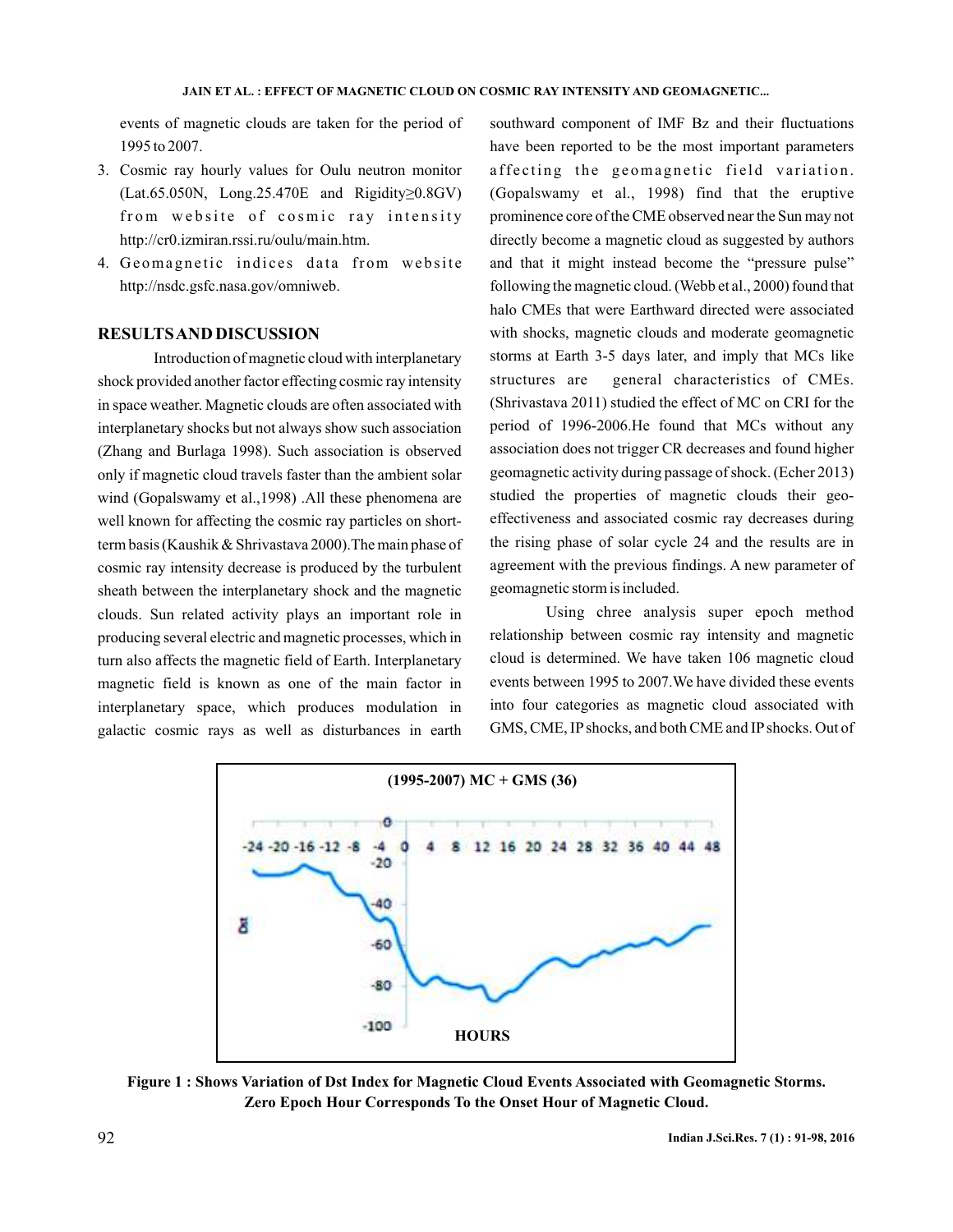106 events associated with magnetic cloud,36 events are associated with geomagnetic storms, 38 events are associated with CME and IP shocks and 48 events are associated with CME only.

Figure 1 shows the variation of Dst index for events of magnetic cloud associated with geomagnetic

storms where zero hour corresponds to the onset hour of magnetic cloud.

Figure 2 Depicts year-wise variation of number of events and average arrival hour time difference of CME and GMS which are associated with magnetic cloud events.



**Figure 2 : Shows Variation of Average Arrival Time Difference of Onset Time of CME and Geomagnetic Storm with Number of Days for Possessing This Difference in the Respective Year.**



**Figure 3 : Shows Frequency of Occurrence of Geomagnetic Storms as a Result of MC Alone or in Association With CME, IP or Both.**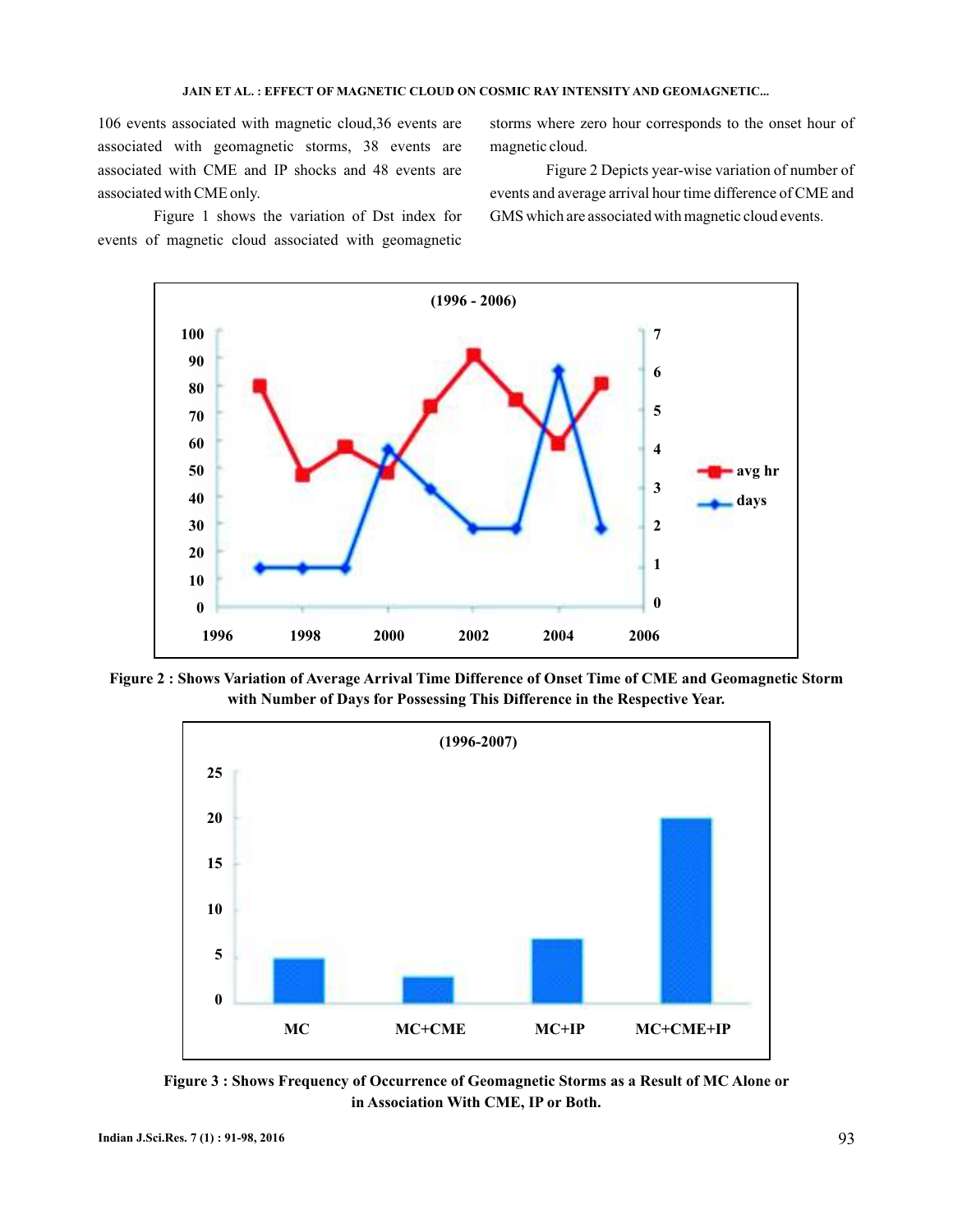

**Figure 4 : Shows The Results of Chree Analysis For % Deviation of C Cosmi Ray Intensity of Oulu, Dst, Ap, Vsw, Bavg, Bzgsm, Proton Density, For Magnetic Cloud Events Associated With Cme and IP Shocks With Zero Epoch Hour Corresponds to the Hour of Magnetic Cloud Event**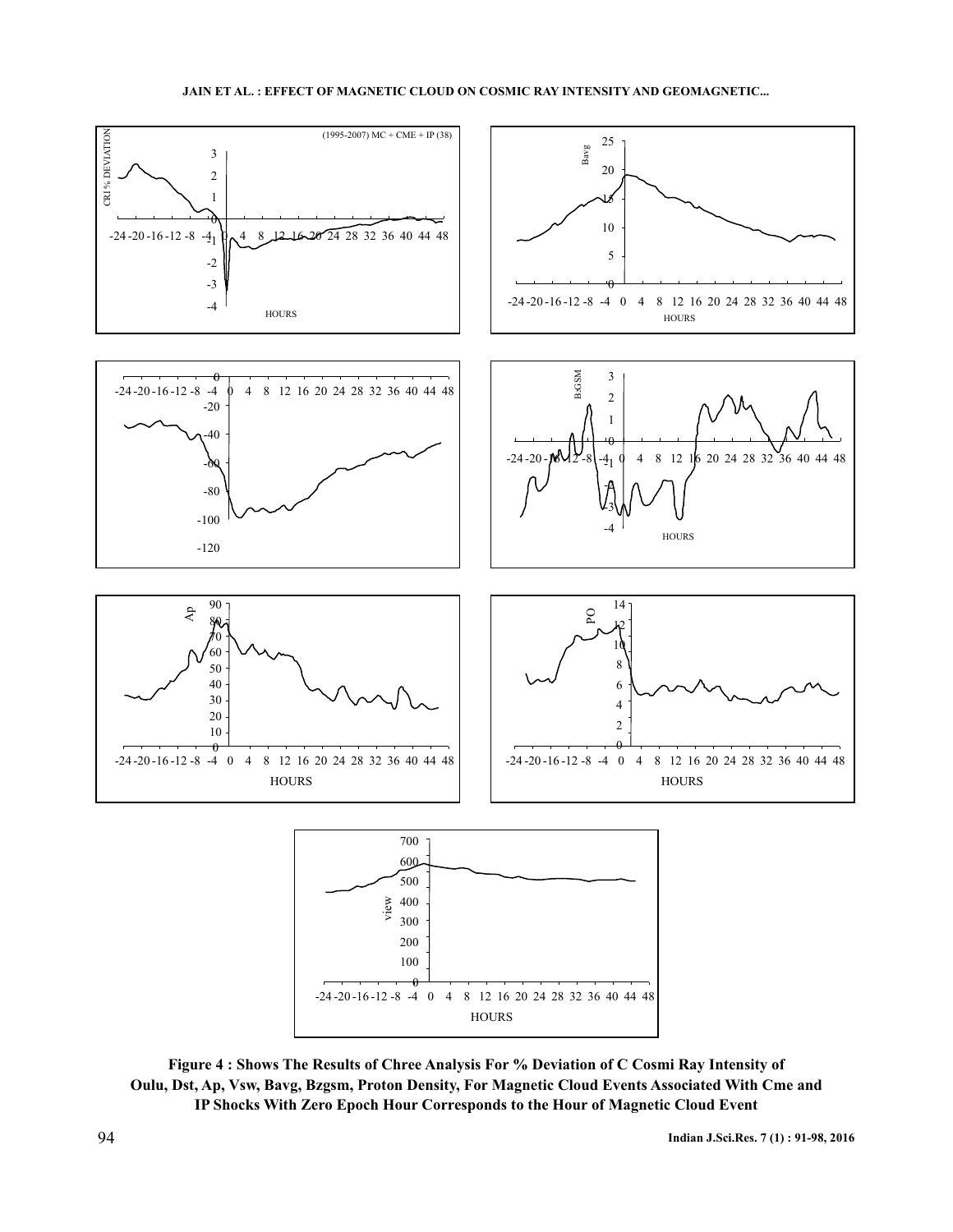

**Figure 5 : Shows The Results of Chree Analysis for % Deviation of Cosmic Rays of Oulu, Dst, Ap, Vsw, Bavg, Bzgsm, Proton Density, for Magnetic Cloud Events Associated With Cme With Zero Epoch Hour Corresponds to the Onset Hour of Magnetic Cloud Event**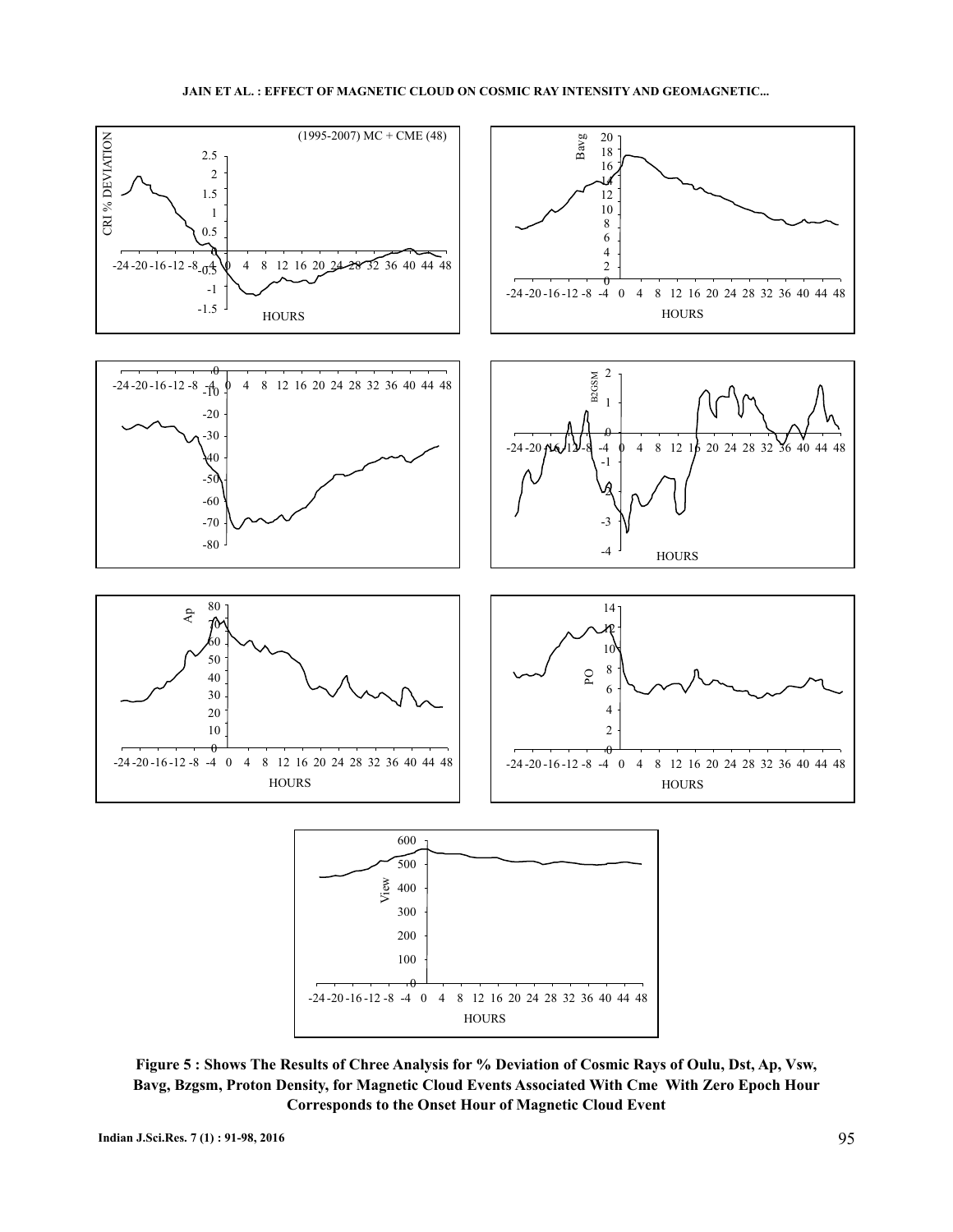

**Figure 6 : Shows The Results of Chree Analysis for % Deviation of Cosmic Ray Intensity of Oulu, Dst, Ap, Vsw, Bavg, Bzgsm, Proton Density, for Magnetic Cloud Events With Zero Epoch Hour Corresponds to the Onset Hour of Magnetic Cloud Event**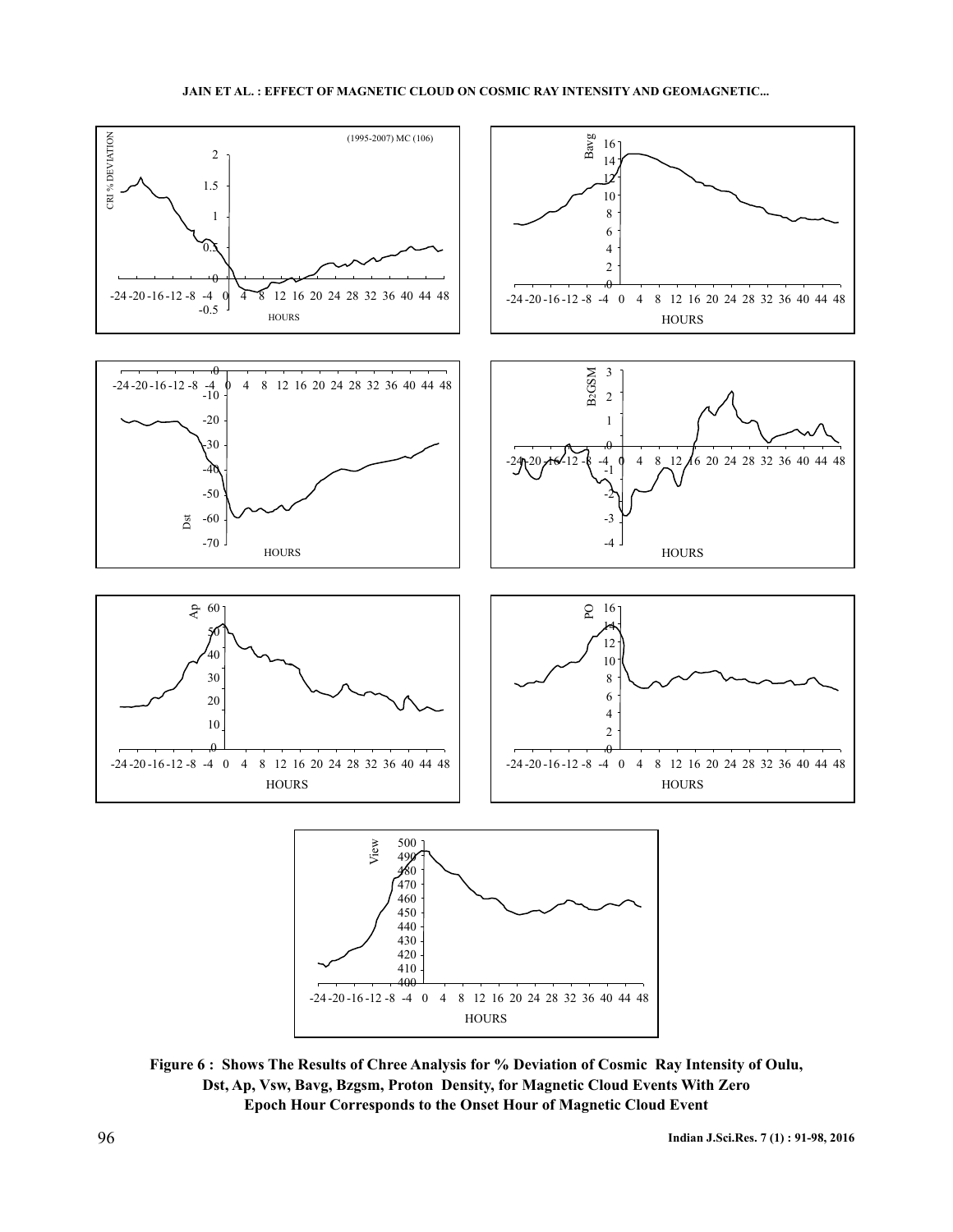Figure 3 represents the frequency of occurrence of GMS for magnetic cloud events alone or in association with CME, IP or both.

Figure 4,5,6 depicts the variation of CRI % deviation for Oulu neutron monitor, Dst,Ap, IMF B (Bavg), IMF Bz (BzGSM) and Proton Density (PD) and solar wind velocity (Vsw) for magnetic cloud events associated with CME and IP shocks, magnetic cloud events associated with CME only and magnetic cloud events without any association. Zero hour is corresponding to the onset hour of magnetic cloud. The results of our analysis can be summarised as follows:

- 1. Variation of cosmic ray intensity is studied as % deviation value. We find that it smoothly varies for magnetic cloud events associated with CME and attains minimum value at +8hr. Steep variation is obtained at onset hour for magnetic cloud events in association with both CME and IP shocks with maximum depression say Forbush decrease. A smooth variation is obtained for magnetic cloud events only prior to maximum depression at +4hr. The maximum depression value -3.5.
- 2. Disturbance storm time index (Dst) shows steep variation at onset hour with smooth variation afterwards. It attains minimum value between +2hr to +16hr.The maximum depression value is 95nT.
- 3. Ap varies smoothly at onset hour with maximum value of 81nT at-3hr for magnetic cloud events associated with IP and CME.
- 4. Solar wind velocity (Vsw) and Bavg varies smoothly at onset with maximum value of 600 km/sec and maximum value of 19nT.
- 5. PD and BZGSM vary steeply at onset hour. PD has maximum value 14 N/cm3 prior to -1hr for MC events without any association which implies the fact of lower than normal proton temperature as characteristics of magnetic cloud while BZGSM has minimum value - 3.5nT at ±2hr for MC+CME+IP events.
- 6. Average hr difference is maximum for maxima of solar cycle. Number of days corresponding to the average hr difference is maximum for the period  $\pm$  2 year of maxima of solar cycle i.e. 2002.

7. Average hr difference is inversely proportional for number of days i.e. when difference is maximum no. of days is minimum and vice versa.

### **REFERENCES**

- Borrini,,G. J. T. Gosling, S. J. Bame, 1982 "An analysis of shock wave disturbances observed at 1AU from 1971 through 1978" J. Geophys. Res. vol. 87, 4365.
- Burlaga, L. F., R.P. Lepping, and J.A. Jones 1990, "Global configuration of magnetic cloud, in Physics of Flux Ropes" Eds. E. R. Priest, L. C. Lee, C. T. Russell, AGU Geophysical Monograph, vol.58, 373-377.
- Echer E., Rockenbach M., Dal Lago A., Braga C.R., Mendonca R.R.S., Gonzalez W.D., Schuch N.J., Munakata K., 2013 "Magnetic cloud properties, geoeffectiveness and cosmic ray muon decreases in the rising phase of solar cycle 24 ( 2009-2011)" 33rd International Cosmic Ray Conference, Reo De Janeiro TheAstroparticle Physics Conference.
- Gopalswamy, N., M. L. Kaiser, R. P. Lepping, S. W. Kahler, K. Ogilvie, D. Berdichevsky, T. Kondo, T. Isobe and M. Akioka,1998 " Origin of Coronal and Interplanetary Shocks: A new look with WIND Spacecraft Data" J. Geophys. Res., vol. 103, 307.
- Gopalswamy, N., Y. Hanaoka, T. Kosugi, R. P. Lepping, J.T. Steinberg, S. Plunkett, R. A. Howard, B. J. Thompson, J. Gurman, G. Ho, N. Nitta, and H. S. Hudson, 1998 "On the Relationship Between Coronal Mass Ejections and Magnetic Clouds" Geophys. Res. Letters, vol. 25, No. 14 2485-2488.
- Kaushik, S.C. and P.K. Shrivastava, 2000 "Influence of magnetic clouds on Interplanetary features" Indian J of Physics, vol. 74: B (2), page 159-162.
- Shrivastava, P. K., 2011 Effects of Magnetic clouds, IP shocks, and CMEs on cosmic ray intensity variations, 32nd Cosmic Ray Conference, Beijing.
- Tsurutani, B. T. & W.D. Gonzalez 1999, "The Interplanetary causes of magnetic storms: A review in Magnetic Storms" edited by B. T. Tsurutani, W .D. Gonzalez, Y. Kamide and J. K. Arballo, AGU, Washington D.C., vol.98,77.